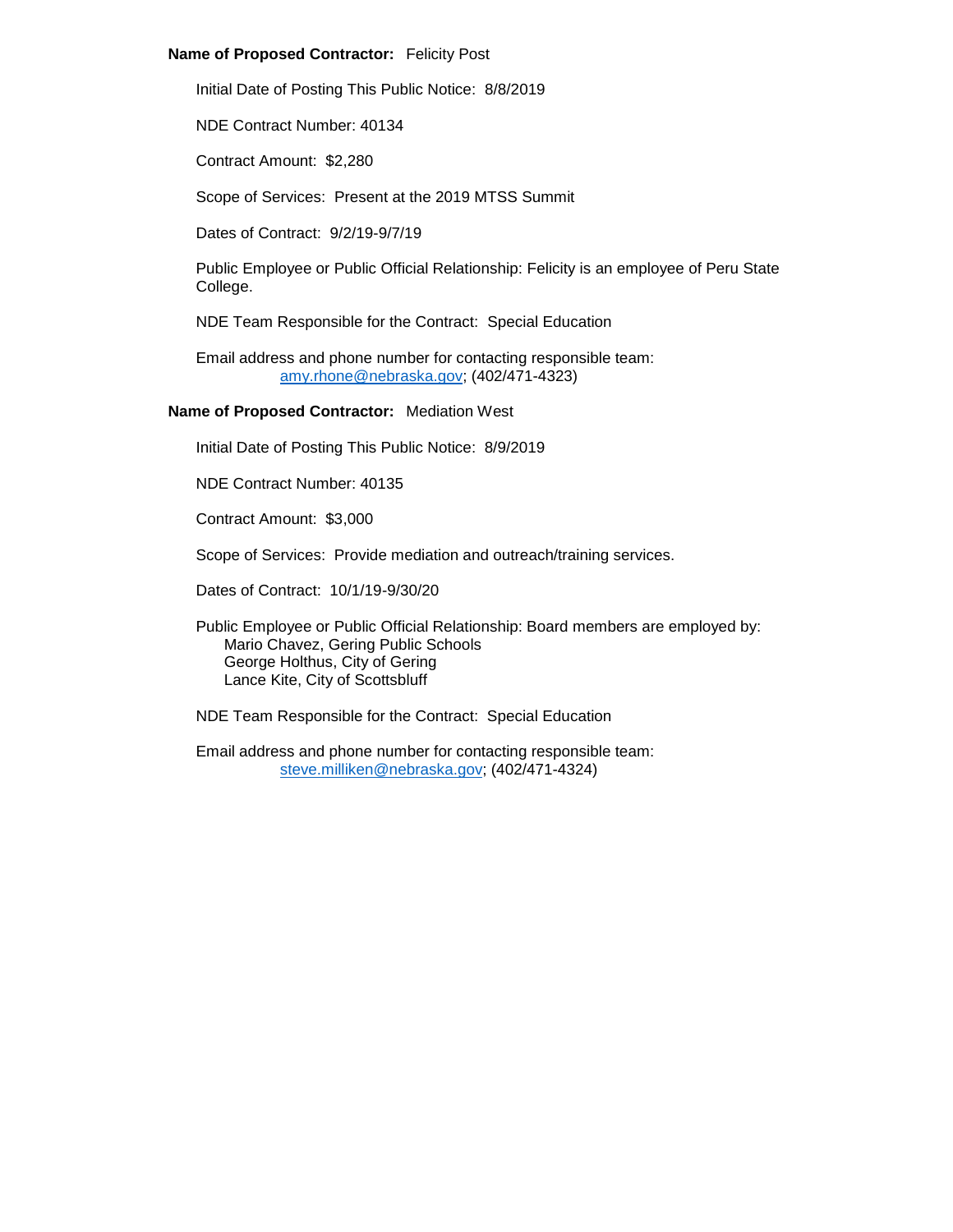### **Name of Proposed Contractor:** The Mediation Center

Initial Date of Posting This Public Notice: 8/9/2019

NDE Contract Number: 40136

Contract Amount: \$3,000

Scope of Services: Provide mediation and outreach/training services.

Dates of Contract: 10/1/19-9/30/20

Public Employee or Public Official Relationship: Board members are employed by: Kristen Blankley, UNL College of Law Susan Dunn, ADA Specialist SCC Linda Sanchez-Masi, Deputy Clerk/Lancaster Co District Court Oscar Rios Pohirieth, LPS Cultural Specialist

NDE Team Responsible for the Contract: Special Education

Email address and phone number for contacting responsible team: [steve.milliken@nebraska.gov;](mailto:steve.milliken@nebraska.gov) (402/471-4324)

# **Name of Proposed Contractor:** The Resolution Center

Initial Date of Posting This Public Notice: 8/9/2019

NDE Contract Number: 40137

Contract Amount: \$3,000

Scope of Services: Provide mediation and outreach/training services.

Dates of Contract: 10/1/19-9/30/20

Public Employee or Public Official Relationship: Board member Rick Vest is a Lancaster County Commissioner.

NDE Team Responsible for the Contract: Special Education

Email address and phone number for contacting responsible team: [steve.milliken@nebraska.gov;](mailto:steve.milliken@nebraska.gov) (402/471-4324)

# **Name of Proposed Contractor:** Concord Mediation Center

Initial Date of Posting This Public Notice: 8/9/2019

NDE Contract Number: 40138

Contract Amount: \$3,000

Scope of Services: Provide mediation and outreach/training services.

Dates of Contract: 10/1/19-9/30/20

Public Employee or Public Official Relationship: Board members are employed by: Cindy Ellis, UNMC Dr. Andy Rikli, Superintendent of Papillion LaVista Schools

NDE Team Responsible for the Contract: Special Education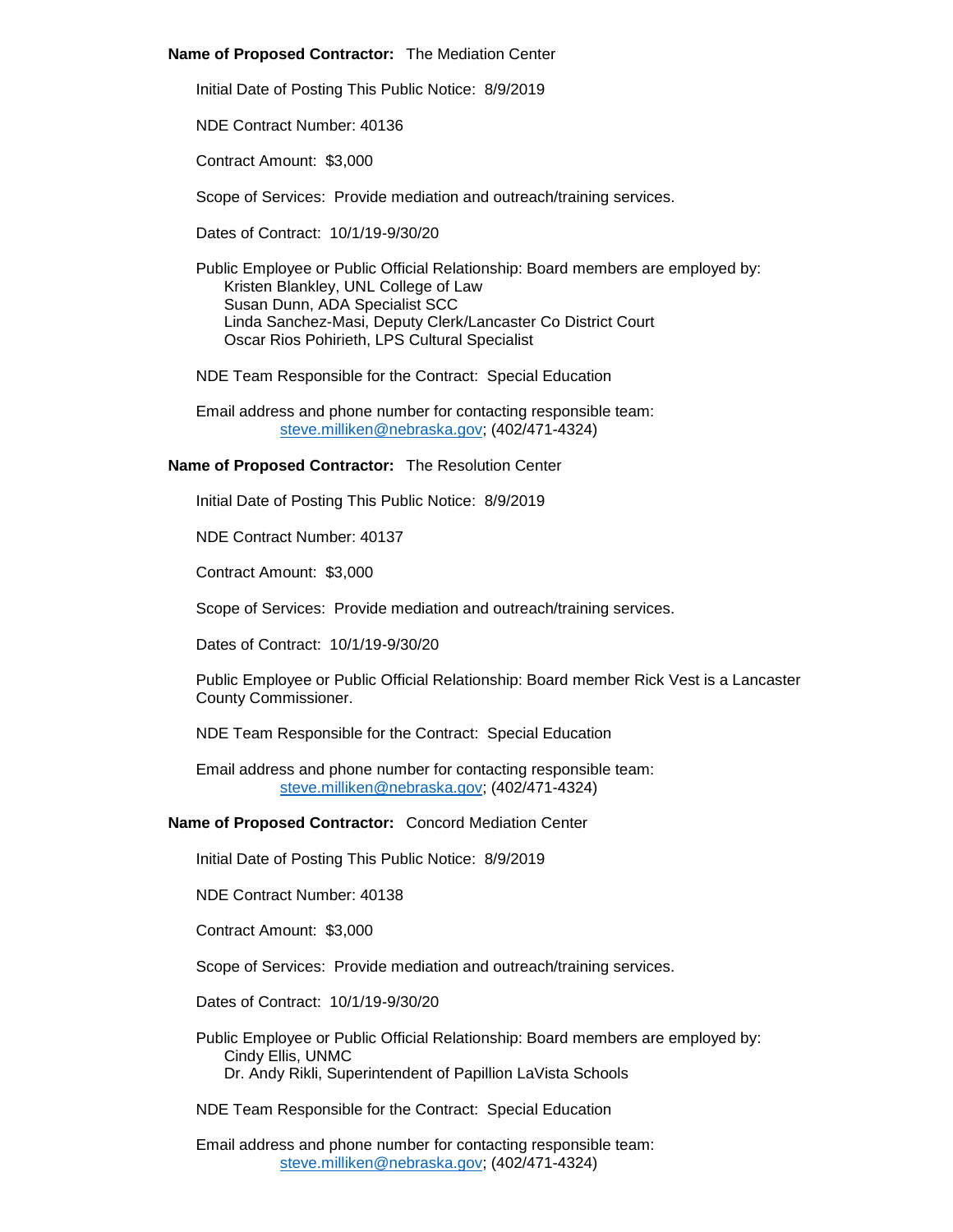### **Name of Proposed Contractor:** Whitney Antons

Initial Date of Posting This Public Notice: 8/14/2019

Service Agreement

Contract Amount: \$30/hr

Scope of Services: Provide job coaching/work site skills training to Nebraska VR clients.

Dates of Contract: 8/20/19-8/6/22

Public Employee or Public Official Relationship: Spouse is an employee of Nebraska VR.

NDE Team Responsible for the Contract: Vocational Rehabilitation

Email address and phone number for contacting responsible team: [lindy.foley@nebraska.gov;](mailto:lindy.foley@nebraska.gov) (402/430-1689)

### **Name of Proposed Contractor:** Laura Barrett

Initial Date of Posting This Public Notice: 8/19/2019

NDE Contract Number: 40150

Contract Amount: \$2,800

Scope of Services: Attend and participate in the 2019 NASDE Conference.

Dates of Contract: 8/26/19-10/30/19

Public Employee or Public Official Relationship: Laura is a Director of Student Services at Gering Public Schools.

NDE Team Responsible for the Contract: Special Education

Email address and phone number for contacting responsible team: [steve.milliken@nebraska.gov;](mailto:steve.milliken@nebraska.gov) (402/471-4324)

## **Name of Proposed Contractor:** Central Mediation Center

Initial Date of Posting This Public Notice: 8/20/2019

NDE Contract Number: 40153

Contract Amount: \$3,000

Scope of Services: Mediation services and outreach/training.

Dates of Contract: 10/1/19-9/30/20

Public Employee or Public Official Relationship: Board member, Betty Hatfield is a PSD Resource Teacher at Kearney High School.

NDE Team Responsible for the Contract: Special Education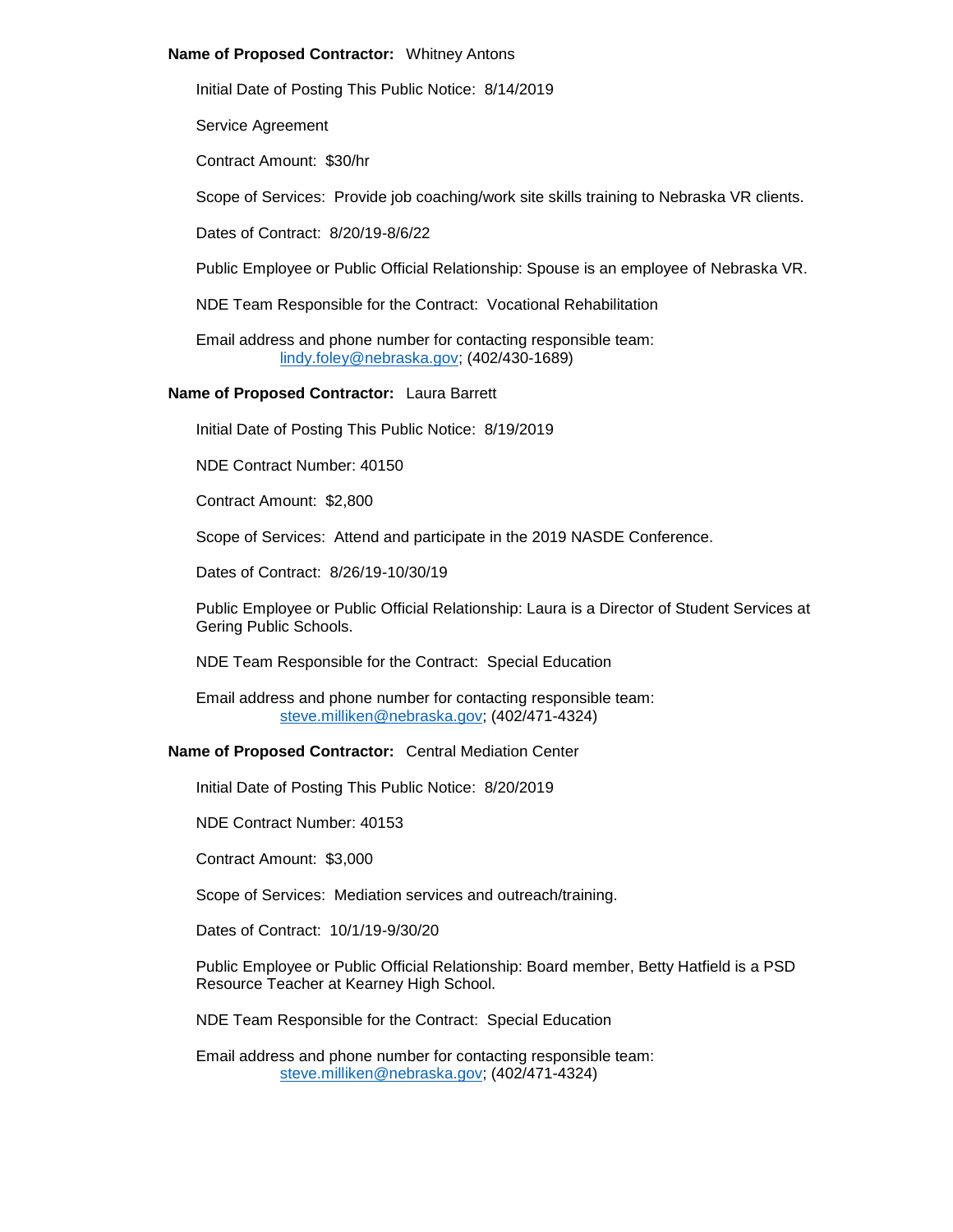### **Name of Proposed Contractor:** Nebraska Mediation Association

Initial Date of Posting This Public Notice: 8/20/2019

NDE Contract Number: 40154

Contract Amount: \$5,000

Scope of Services: Mediation services and outreach/training.

Dates of Contract: 10/1/19-9/30/20

Public Employee or Public Official Relationship: Board member, David Hubbard is a Director at Douglas County Conciliation Court & Mediation Services.

NDE Team Responsible for the Contract: Special Education

Email address and phone number for contacting responsible team: [steve.milliken@nebraska.gov;](mailto:steve.milliken@nebraska.gov) (402/471-4324)

### **Name of Proposed Contractor:** Heidi Wheeler

Initial Date of Posting This Public Notice: 8/21/2019

NDE Contract Number: 40157

Contract Amount: \$3,000

Scope of Services: Serve as Emergency Preparedness Trainer.

Dates of Contract: 9/1/19-8/31/20

Public Employee or Public Official Relationship: Heidi is a Readiness and Response Coordinator at Southeast District Health Department.

NDE Team Responsible for the Contract: Early Childhood

Email address and phone number for contacting responsible team: [melody.hobson@nebraska.gov;](mailto:melody.hobson@nebraska.gov) (402/471-0263)

**Name of Proposed Contractor:** Nebraska Mediation Center

Initial Date of Posting This Public Notice: 8/28/2019

NDE Contract Number: 40164

Contract Amount: \$3,000

Scope of Services: Mediation services and outreach/training.

Dates of Contract: 10/1/19-9/30/20

Public Employee or Public Official Relationship: Board members are: Bob Denton, Deputy Chief, Probation Patty Lyon, Chief Probation Officer, Northern Region Judge Matthew Samuelson, County Judge, 6<sup>th</sup> Judicial District

NDE Team Responsible for the Contract: Special Education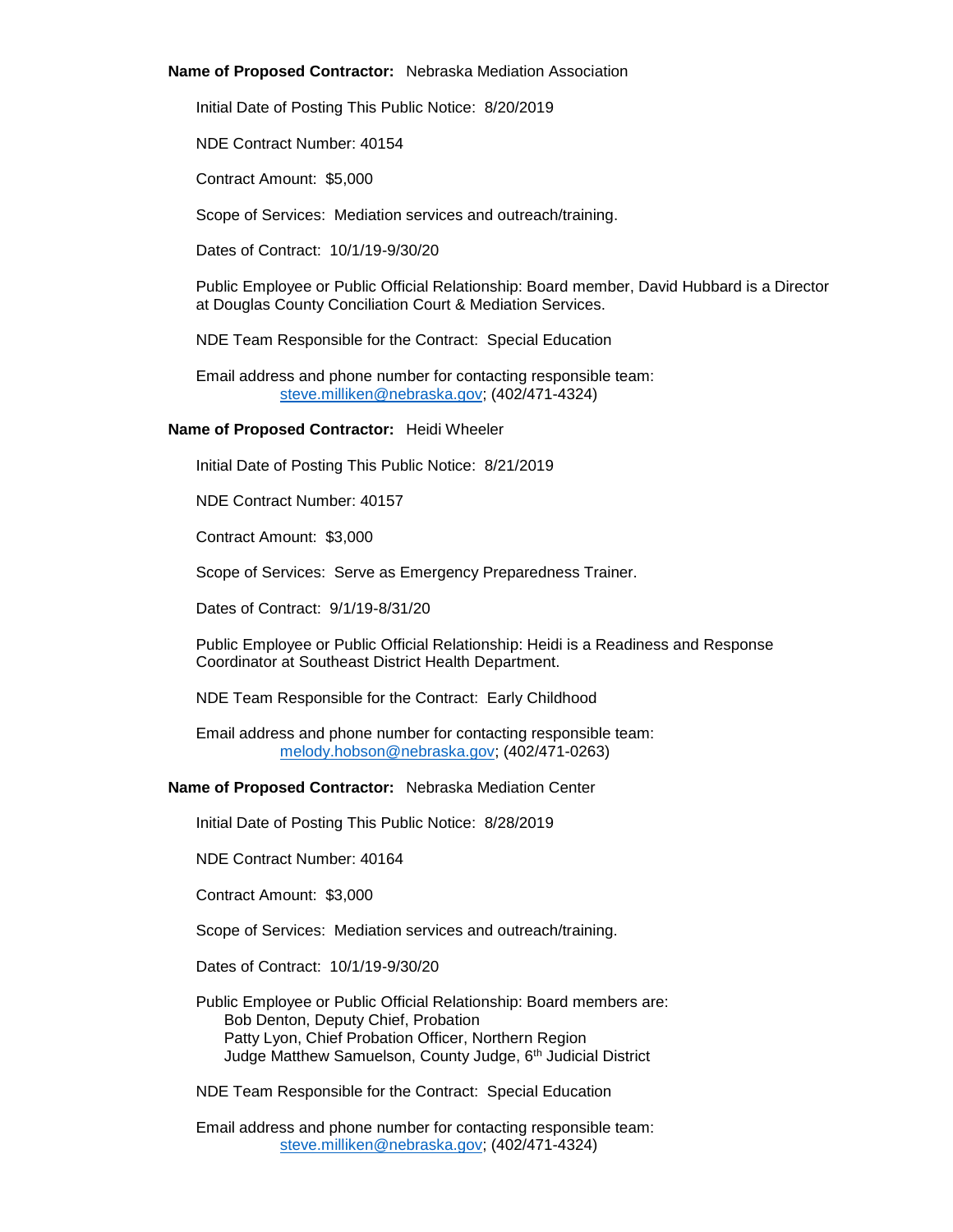## **Name of Proposed Contractor:** Terry Houlton

Initial Date of Posting This Public Notice: 8/28/2019

NDE Contract Number: 40163

Contract Amount: \$2,800

Scope of Services: Attend and participate in 2019 NASDE Conference.

Dates of Contract: 9/6/19-10/30/19

Public Employee or Public Official Relationship: Terry and spouse are employed by Millard Public Schools.

NDE Team Responsible for the Contract: Special Education

Email address and phone number for contacting responsible team: [steve.milliken@nebraska.gov;](mailto:steve.milliken@nebraska.gov) (402/471-4324)

# **Name of Proposed Contractor:** Jennifer Stuhmer

Initial Date of Posting This Public Notice: 8/28/2019

NDE Contract Number: 40162

Contract Amount: \$4,000

Scope of Services: Serve as a Family Engagement Coordinator.

Dates of Contract: 10/1/19-9/30/20

Public Employee or Public Official Relationship: Jennifer is a substitute teacher at LPS.

NDE Team Responsible for the Contract: Special Education

Email address and phone number for contacting responsible team: [steve.milliken@nebraska.gov;](mailto:steve.milliken@nebraska.gov) (402/471-4324)

## **Name of Proposed Contractor:** Karen Graff

Initial Date of Posting This Public Notice: 8/28/2019

NDE Contract Number: 40165

Contract Amount: \$1,675

Scope of Services: Edit and finalize the Nebraska Social Studies Standards.

Dates of Contract: 9/6/19-12/31/19

Public Employee or Public Official Relationship: Karen is an employee of the City of LaVista as a Public Library Circulation Assistant.

NDE Team Responsible for the Contract: Teaching, Learning & Assessment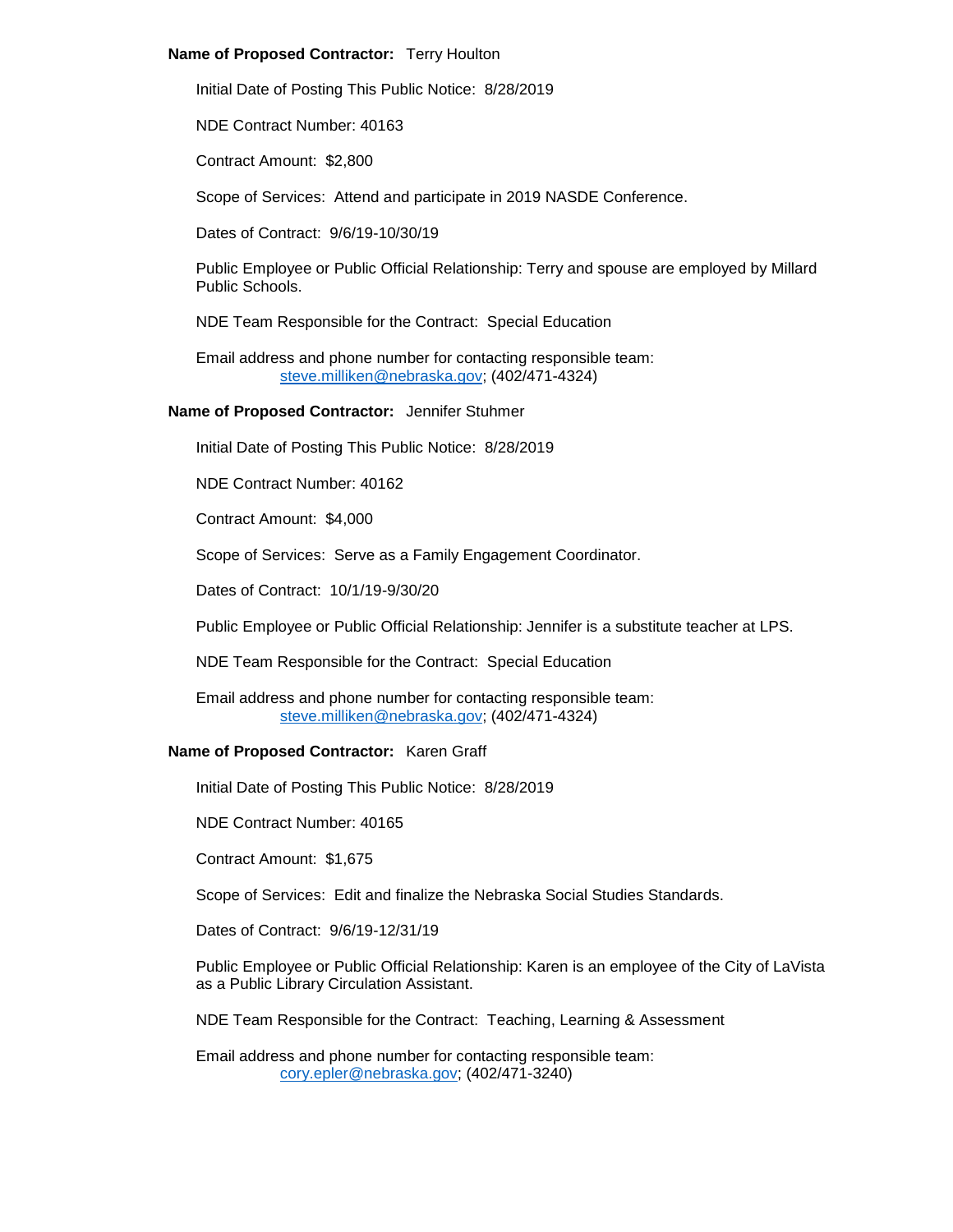### **Name of Proposed Contractor:** Rex Anderson

Initial Date of Posting This Public Notice: 8/28/2019

NDE Contract Number: letter contract

Contract Amount: \$6,000

Scope of Services: Participate in meetings and workshops facilitated by Assessment staff to provide input into statewide testing.

Dates of Contract: 9/15/19-6/30/20

Public Employee or Public Official Relationship: Rex is a Director of Curriculum, Instruction and Assessment at Gretna Public Schools.

NDE Team Responsible for the Contract: Assessment

Email address and phone number for contacting responsible team: [jeremy.heneger@nebraska.gov;](mailto:jeremy.heneger@nebraska.gov) (402/471-6469)

#### **Name of Proposed Contractor:** Jill Brodersen

Initial Date of Posting This Public Notice: 8/28/2019

NDE Contract Number: letter contract

Contract Amount: \$6,000

Scope of Services: Participate in meetings and workshops facilitated by Assessment staff to provide input into statewide testing.

Dates of Contract: 9/15/19-6/30/20

Public Employee or Public Official Relationship: Jill is an Assistant Elementary Principal at O'Neill Elementary.

NDE Team Responsible for the Contract: Assessment

Email address and phone number for contacting responsible team: [jeremy.heneger@nebraska.gov;](mailto:jeremy.heneger@nebraska.gov) (402/471-6469)

#### **Name of Proposed Contractor:** Daniel Dandurand

Initial Date of Posting This Public Notice: 8/28/2019

NDE Contract Number: letter contract

Contract Amount: \$6,000

Scope of Services: Participate in meetings and workshops facilitated by Assessment staff to provide input into statewide testing.

Dates of Contract: 9/15/19-6/30/20

Public Employee or Public Official Relationship: Daniel works in Data Systems at South Sioux City Community Schools and spouse is a Principal at South Sioux City Community Schools.

NDE Team Responsible for the Contract: Assessment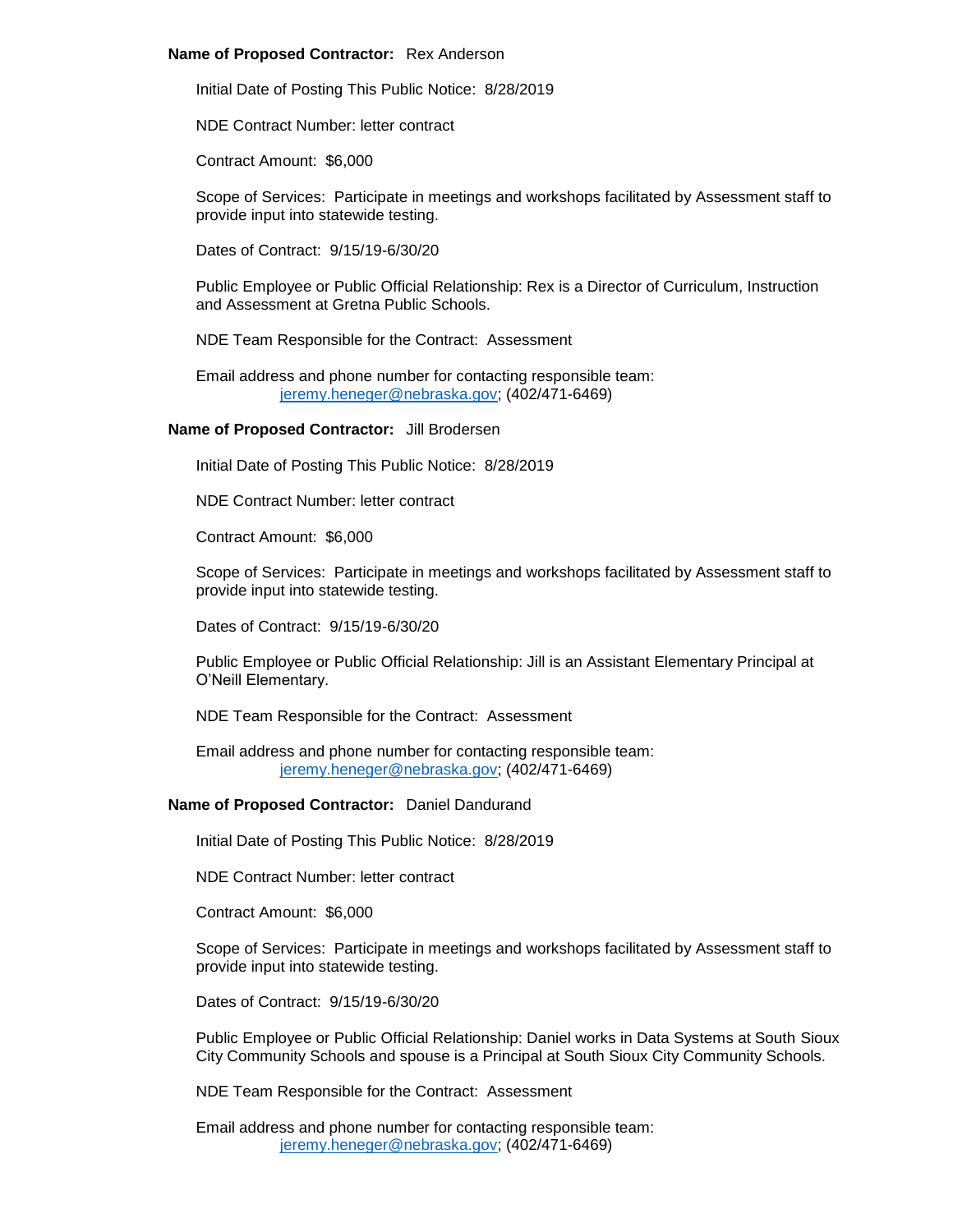### **Name of Proposed Contractor:** David Gibbons

Initial Date of Posting This Public Notice: 8/28/2019

NDE Contract Number: letter contract

Contract Amount: \$6,000

Scope of Services: Participate in meetings and workshops facilitated by Assessment staff to provide input into statewide testing.

Dates of Contract: 9/15/19-6/30/20

Public Employee or Public Official Relationship: David is a Curriculum Director at Schuyler Community Schools and spouse is a teacher at Schuyler Community Schools.

NDE Team Responsible for the Contract: Assessment

Email address and phone number for contacting responsible team: [jeremy.heneger@nebraska.gov;](mailto:jeremy.heneger@nebraska.gov) (402/471-6469)

# **Name of Proposed Contractor:** Laurie Hanna

Initial Date of Posting This Public Notice: 8/28/2019

NDE Contract Number: letter contract

Contract Amount: \$6,000

Scope of Services: Participate in meetings and workshops facilitated by Assessment staff to provide input into statewide testing.

Dates of Contract: 9/15/19-6/30/20

Public Employee or Public Official Relationship: Laurie is a Director of Assessment & Accreditation at Bellevue Public Schools.

NDE Team Responsible for the Contract: Assessment

Email address and phone number for contacting responsible team: [jeremy.heneger@nebraska.gov;](mailto:jeremy.heneger@nebraska.gov) (402/471-6469)

# **Name of Proposed Contractor:** Kaela Heneger

Initial Date of Posting This Public Notice: 8/28/2019

NDE Contract Number: letter contract

Contract Amount: \$6,000

Scope of Services: Participate in meetings and workshops facilitated by Assessment staff to provide input into statewide testing.

Dates of Contract: 9/15/19-6/30/20

Public Employee or Public Official Relationship: Kaela is a Springfield Elementary Principal and spouse is an NDE employee.

NDE Team Responsible for the Contract: Assessment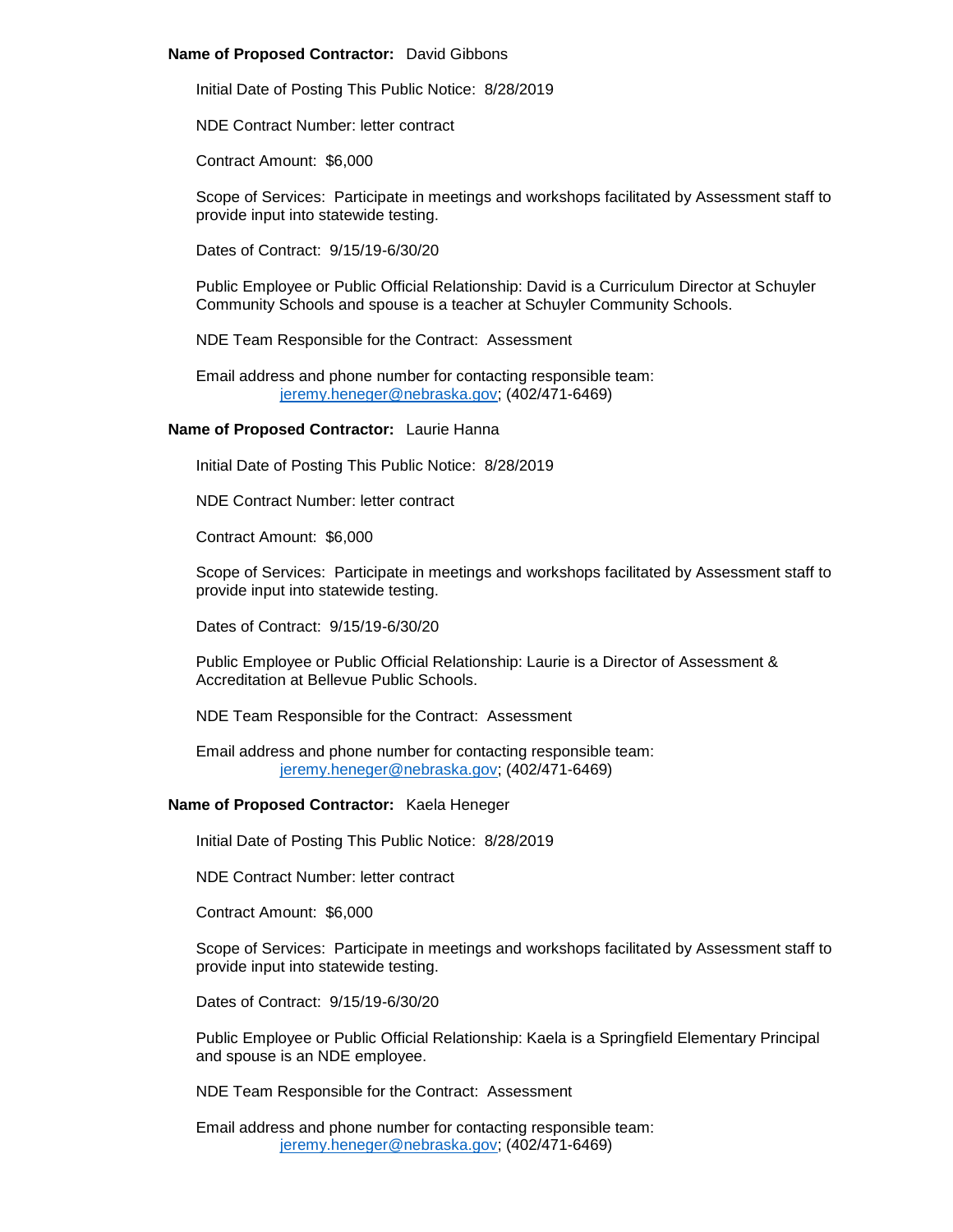### **Name of Proposed Contractor:** Holly Herzberg

Initial Date of Posting This Public Notice: 8/28/2019

NDE Contract Number: letter contract

Contract Amount: \$6,000

Scope of Services: Participate in meetings and workshops facilitated by Assessment staff to provide input into statewide testing.

Dates of Contract: 9/15/19-6/30/20

Public Employee or Public Official Relationship: Holly is a Superintendent/Director of Assessment at Hampton Public School and spouse is a Grand Island NW Elementary Principal.

NDE Team Responsible for the Contract: Assessment

Email address and phone number for contacting responsible team: [jeremy.heneger@nebraska.gov;](mailto:jeremy.heneger@nebraska.gov) (402/471-6469)

# **Name of Proposed Contractor:** Kristi Jergensen

Initial Date of Posting This Public Notice: 8/28/2019

NDE Contract Number: letter contract

Contract Amount: \$6,000

Scope of Services: Participate in meetings and workshops facilitated by Assessment staff to provide input into statewide testing.

Dates of Contract: 9/15/19-6/30/20

Public Employee or Public Official Relationship: Kristi is an Executive Director of Technology at Lexington Public Schools.

NDE Team Responsible for the Contract: Assessment

Email address and phone number for contacting responsible team: [jeremy.heneger@nebraska.gov;](mailto:jeremy.heneger@nebraska.gov) (402/471-6469)

### **Name of Proposed Contractor:** Mitch Kubicek

Initial Date of Posting This Public Notice: 8/28/2019

NDE Contract Number: letter contract

Contract Amount: \$6,000

Scope of Services: Participate in meetings and workshops facilitated by Assessment staff to provide input into statewide testing.

Dates of Contract: 9/15/19-6/30/20

Public Employee or Public Official Relationship: Mitch is a Director of Learning at Milford Public Schools.

NDE Team Responsible for the Contract: Assessment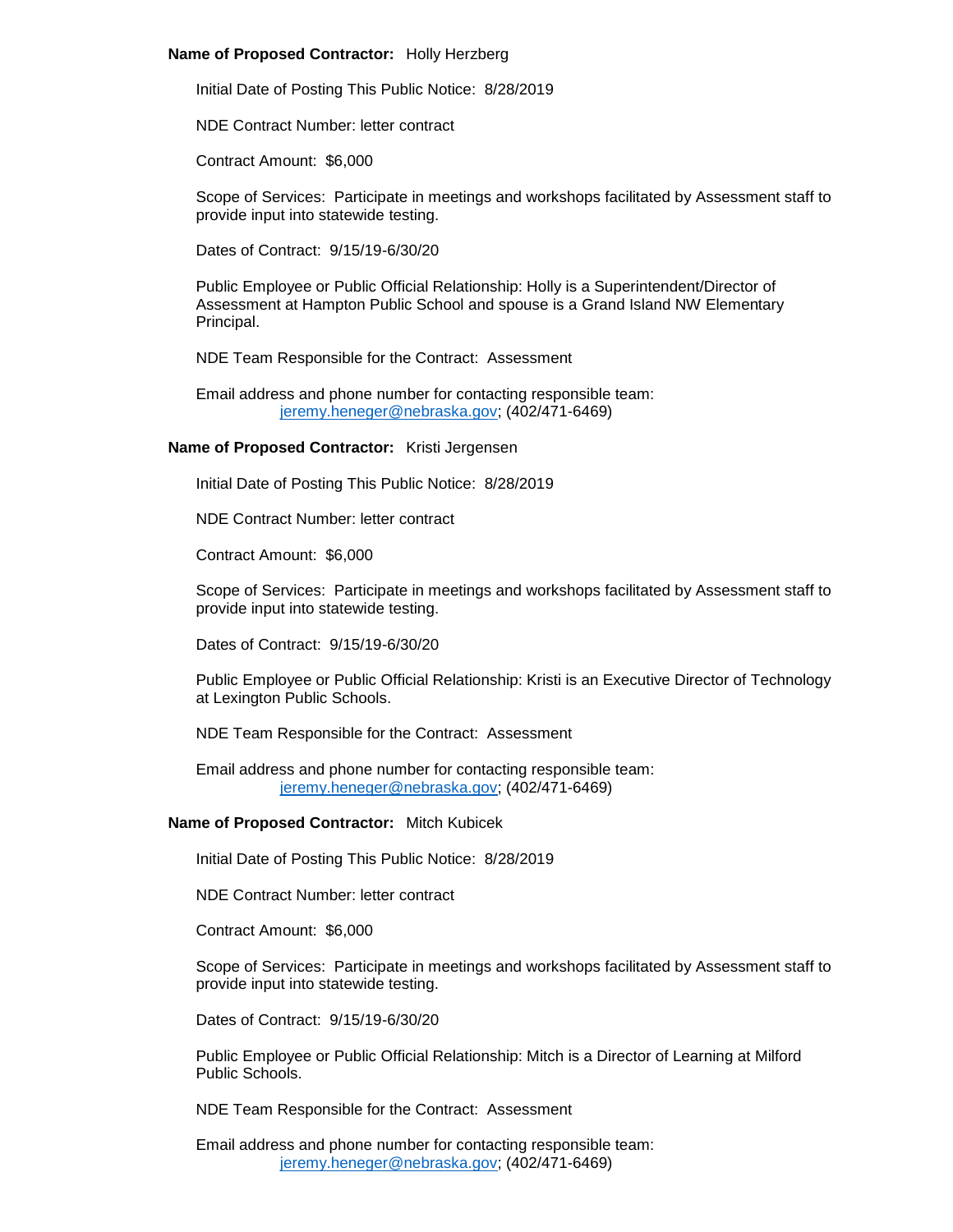### **Name of Proposed Contractor:** Mike Mason

Initial Date of Posting This Public Notice: 8/28/2019

NDE Contract Number: letter contract

Contract Amount: \$6,000

Scope of Services: Participate in meetings and workshops facilitated by Assessment staff to provide input into statewide testing.

Dates of Contract: 9/15/19-6/30/20

Public Employee or Public Official Relationship: Mike is a Curriculum Director at Scottsbluff Public Schools.

NDE Team Responsible for the Contract: Assessment

Email address and phone number for contacting responsible team: [jeremy.heneger@nebraska.gov;](mailto:jeremy.heneger@nebraska.gov) (402/471-6469)

#### **Name of Proposed Contractor:** Jadi Miller

Initial Date of Posting This Public Notice: 8/28/2019

NDE Contract Number: letter contract

Contract Amount: \$6,000

Scope of Services: Participate in meetings and workshops facilitated by Assessment staff to provide input into statewide testing.

Dates of Contract: 9/15/19-6/30/20

Public Employee or Public Official Relationship: Jadi is a Director of Assessment at Elkhorn Public Schools.

NDE Team Responsible for the Contract: Assessment

Email address and phone number for contacting responsible team: [jeremy.heneger@nebraska.gov;](mailto:jeremy.heneger@nebraska.gov) (402/471-6469)

#### **Name of Proposed Contractor:** Beth Nelson

Initial Date of Posting This Public Notice: 8/28/2019

NDE Contract Number: letter contract

Contract Amount: \$6,000

Scope of Services: Participate in meetings and workshops facilitated by Assessment staff to provide input into statewide testing.

Dates of Contract: 9/15/19-6/30/20

Public Employee or Public Official Relationship: Beth is a Director of Teaching & Learning at Norfolk Public Schools.

NDE Team Responsible for the Contract: Assessment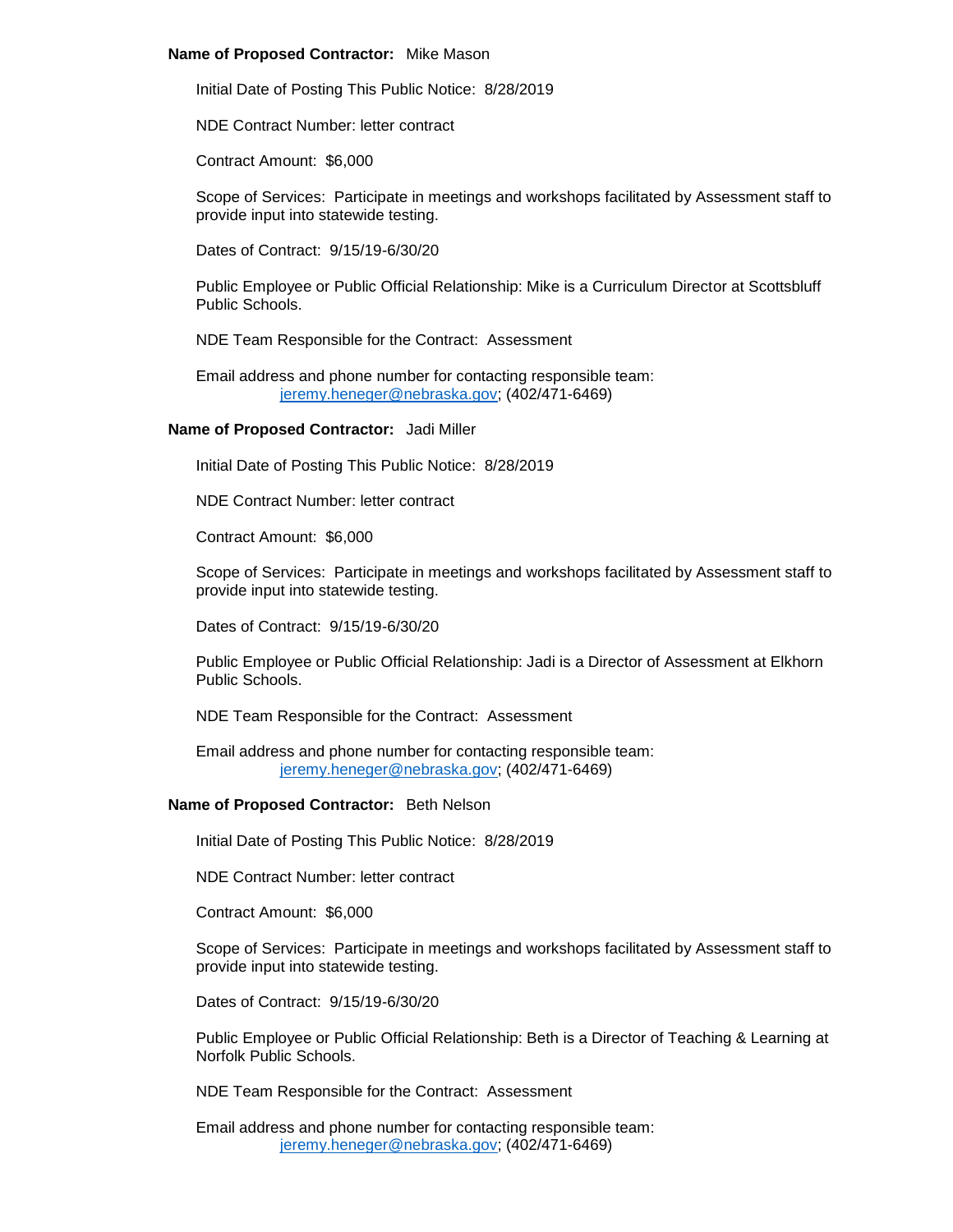### **Name of Proposed Contractor:** Teresa Osborn

Initial Date of Posting This Public Notice: 8/28/2019

NDE Contract Number: letter contract

Contract Amount: \$6,000

Scope of Services: Participate in meetings and workshops facilitated by Assessment staff to provide input into statewide testing.

Dates of Contract: 9/15/19-6/30/20

Public Employee or Public Official Relationship: Teresa is works for Cozad Community Schools.

NDE Team Responsible for the Contract: Assessment

Email address and phone number for contacting responsible team: [jeremy.heneger@nebraska.gov;](mailto:jeremy.heneger@nebraska.gov) (402/471-6469)

# **Name of Proposed Contractor:** Melissa Schroeder

Initial Date of Posting This Public Notice: 8/28/2019

NDE Contract Number: letter contract

Contract Amount: \$6,000

Scope of Services: Participate in meetings and workshops facilitated by Assessment staff to provide input into statewide testing.

Dates of Contract: 9/15/19-6/30/20

Public Employee or Public Official Relationship: Melissa is an Instructional Research Administrator for OPS.

NDE Team Responsible for the Contract: Assessment

Email address and phone number for contacting responsible team: [jeremy.heneger@nebraska.gov;](mailto:jeremy.heneger@nebraska.gov) (402/471-6469)

# **Name of Proposed Contractor:** Amy Trauernicht

Initial Date of Posting This Public Notice: 8/28/2019

NDE Contract Number: letter contract

Contract Amount: \$6,000

Scope of Services: Participate in meetings and workshops facilitated by Assessment staff to provide input into statewide testing.

Dates of Contract: 9/15/19-6/30/20

Public Employee or Public Official Relationship: Amy is a Staff Developer at ESU #13.

NDE Team Responsible for the Contract: Assessment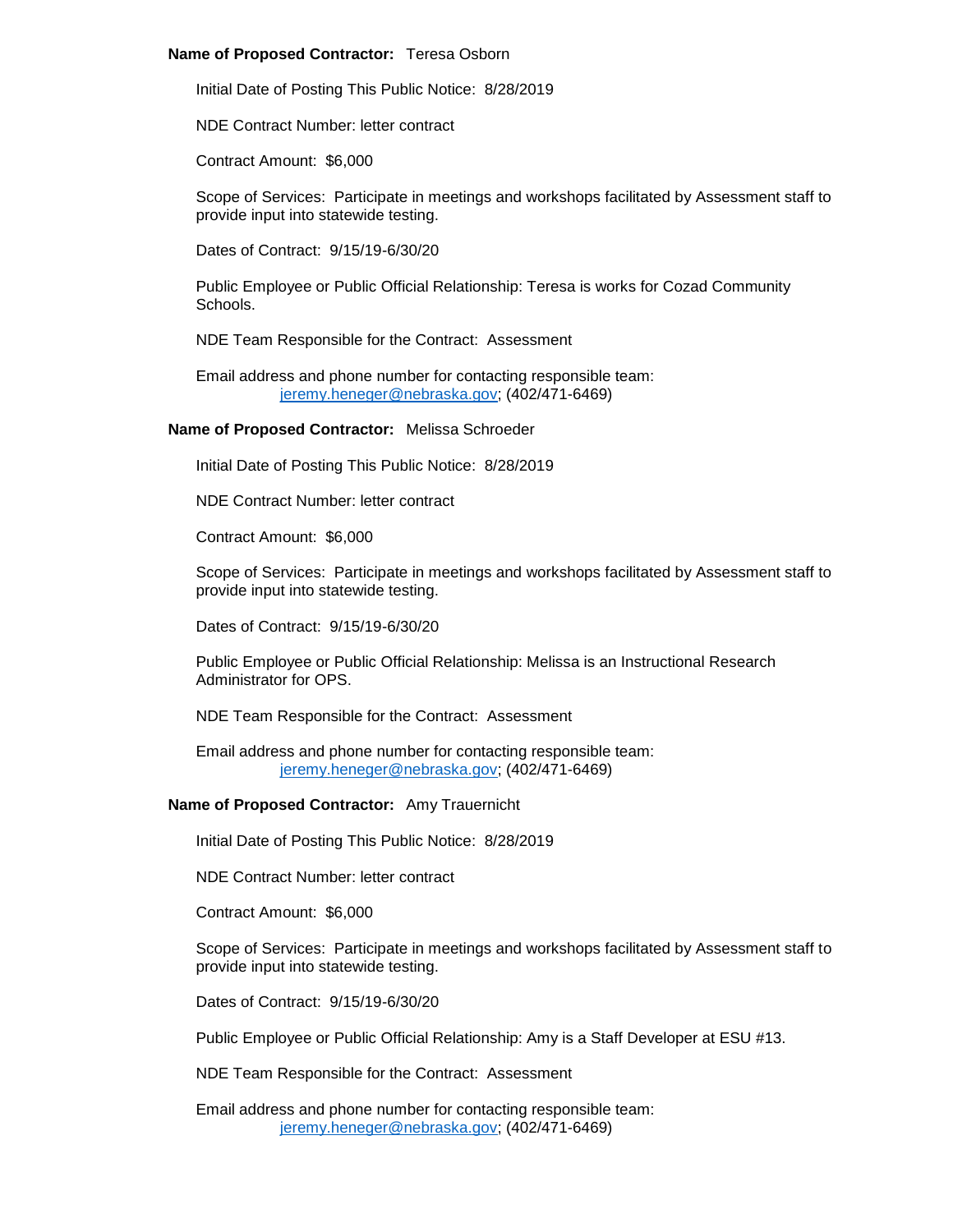### **Name of Proposed Contractor:** Kurk Wiedel

Initial Date of Posting This Public Notice: 8/28/2019

NDE Contract Number: letter contract

Contract Amount: \$6,000

Scope of Services: Participate in meetings and workshops facilitated by Assessment staff to provide input into statewide testing.

Dates of Contract: 9/15/19-6/30/20

Public Employee or Public Official Relationship: Kurk works for Thayer Central Community Schools and spouse is a Secretary at Thayer Central Schools.

NDE Team Responsible for the Contract: Assessment

Email address and phone number for contacting responsible team: [jeremy.heneger@nebraska.gov;](mailto:jeremy.heneger@nebraska.gov) (402/471-6469)

# **Name of Proposed Contractor:** Cynthia Wilcox

Initial Date of Posting This Public Notice: 8/28/2019

NDE Contract Number: letter contract

Contract Amount: \$6,000

Scope of Services: Participate in meetings and workshops facilitated by Assessment staff to provide input into statewide testing.

Dates of Contract: 9/15/19-6/30/20

Public Employee or Public Official Relationship: Cynthia is a LA Instructor at School District 017.

NDE Team Responsible for the Contract: Assessment

Email address and phone number for contacting responsible team: [jeremy.heneger@nebraska.gov;](mailto:jeremy.heneger@nebraska.gov) (402/471-6469)

# **Name of Proposed Contractor:** Richard Hasty

Initial Date of Posting This Public Notice: 8/30/2019

NDE Contract Number: letter contract

Contract Amount: \$6,000

Scope of Services: Participate in meetings and workshops facilitated by Assessment staff to provide input into statewide testing.

Dates of Contract: 9/15/19-6/30/20

Public Employee or Public Official Relationship: Richard is a Superintendent at Plattsmouth Community Schools and spouse is employed by Springfield Platteview Community Schools.

NDE Team Responsible for the Contract: Assessment